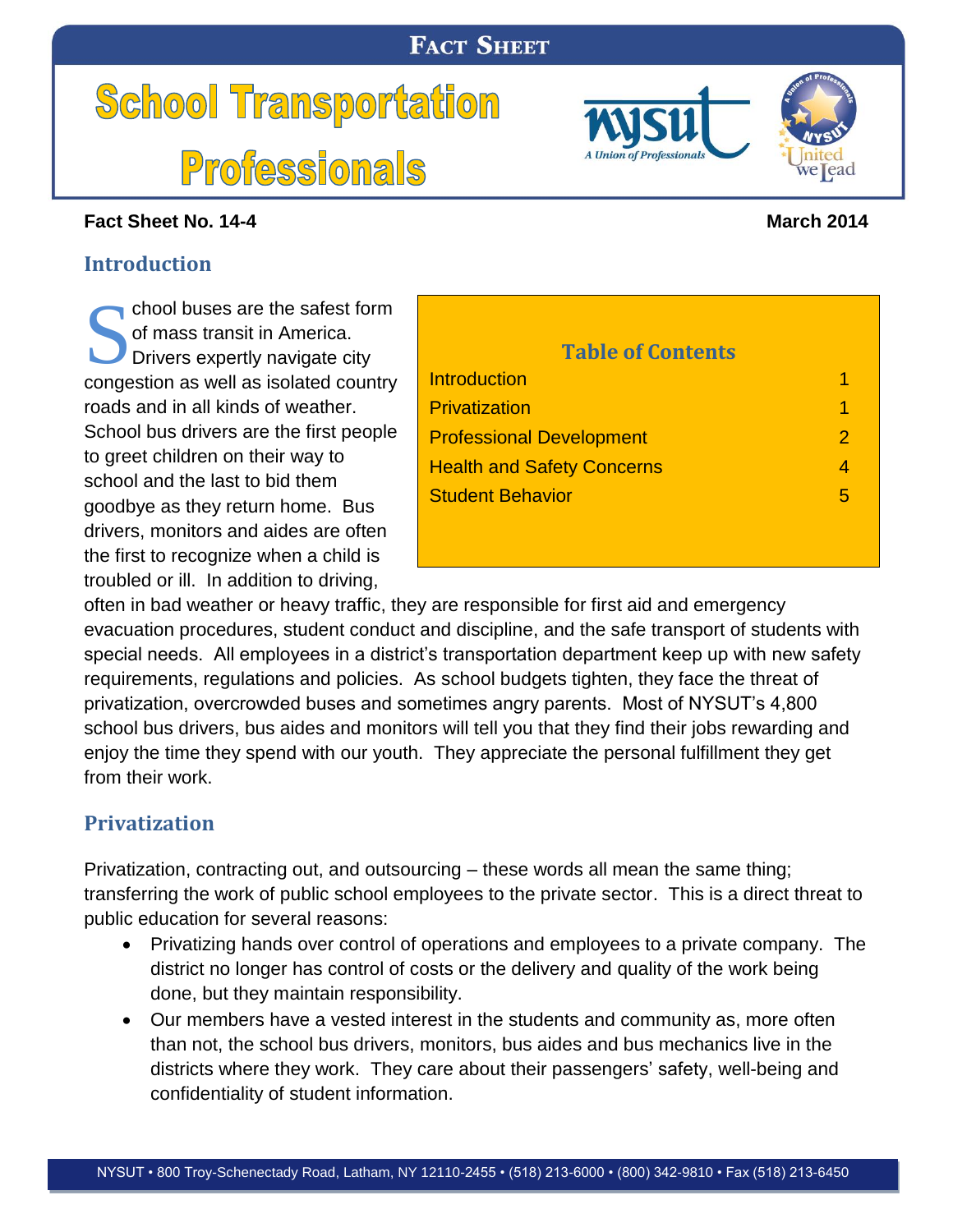Once outsourced, transportation professionals typically lose benefits, salary, and hours. They also lose the benefit of union representation including health and safety protection and grievance procedures.

#### **What to do:**

At the first sign that your district is thinking about privatizing their transportation services, speak to your local union leadership who will in turn speak to your NYSUT Labor Relations Specialist (LRS) to begin the process of fighting back this threat. A campaign to fight outsourcing must be well planned out and organized and will require mobilizing your membership as well as your community. NYSUT, NEA and AFT all have excellent resources and staff to help with this effort.

#### **Where to go:**

- First, your local union leadership who will speak to the LRS.
- For an excellent source of information, In the Public Interest, a Washington, DC-based company, has produced a booklet called *"Making the Grade? Questions to Ask About School Services Privatization."* It can be found at: [www.InThePublicInterest.org.](http://www.inthepublicinterest.org/)
- [www.nea.org](http://www.nea.org/) Put privatization in the search box to bring up information.
- [www.aft.org](http://www.aft.org/) Put privatization in the search box to bring up information.

# <span id="page-1-0"></span>**Professional Development**

School bus drivers have a series of testing they must complete before employment and through their career. From bullying, intrusions, and violent attacks, the school bus is not immune from situations that put drivers' and students' security and safety at risk. Often acting as the lone authority figure on the buses, school bus drivers are tasked with the difficult responsibility of maintaining order while operating their vehicle safely – not an easy job!

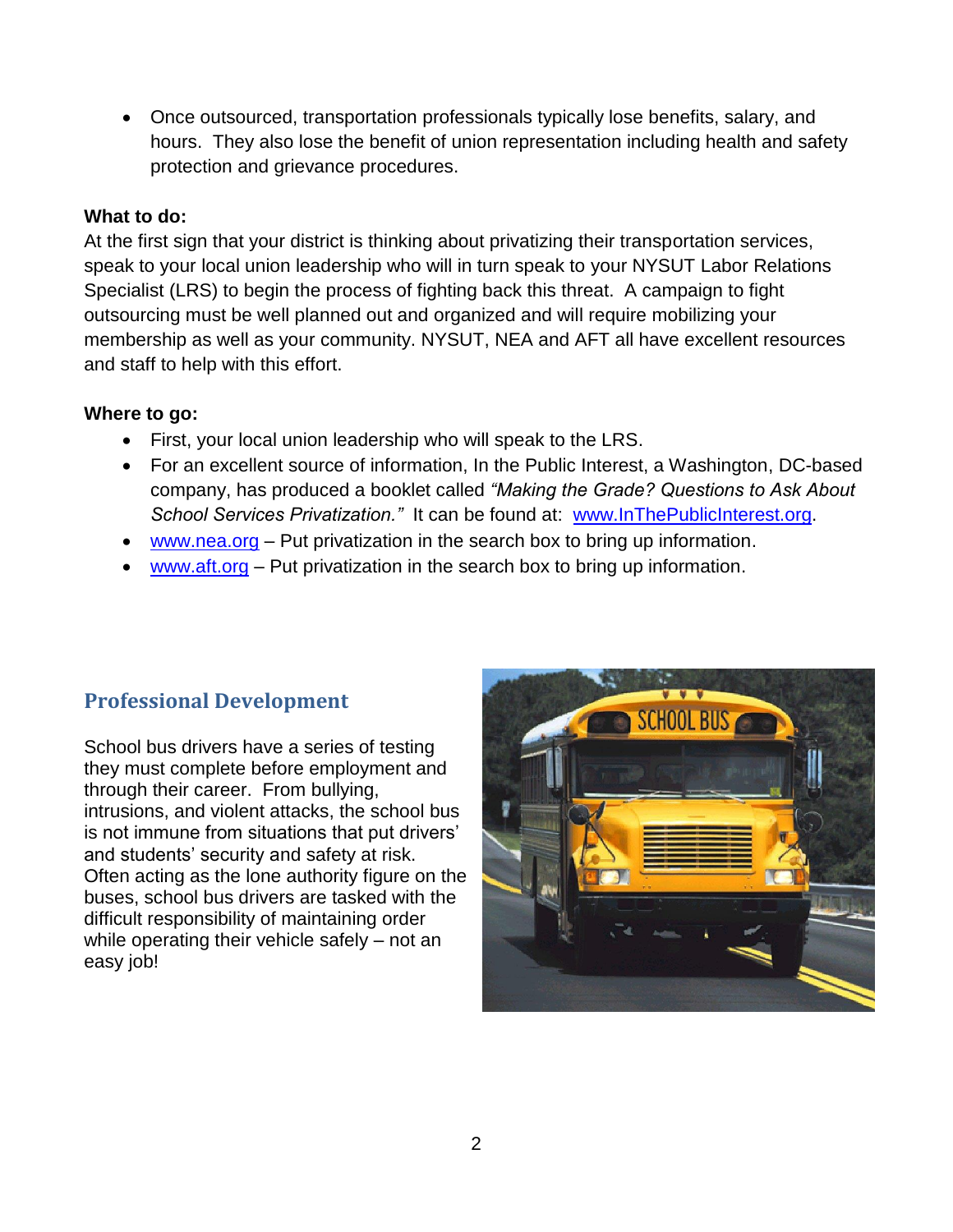#### New Drivers:

Regulations state that new drivers must: obtain the appropriate license, be fingerprinted for a criminal history background check, have three personal references, have a physical within four weeks prior to beginning transporting students, pass the physical performance test, be drug tested, and have completed the SED three-hour pre-service course.

Within the first year: Complete the SED basic course.

#### Annually:

Take a minimum of two two-hour refresher training sessions; have a physical; have a defensive driving performance review; conduct three bus safety drills on each route; have driving record reviewed; be subject to random; reasonable suspicion; and post-accident drug and alcohol testing.

#### Every two years: Take a behind-the-wheel road test; written or oral test; and a physical performance test.

Skills training and professional development are vital components to building a quality transportation workforce. Suggested topics of worthwhile training for transportation staff include:

- Bus safety
- Positive behavior management and interventions
- Dealing with difficult people
- $\bullet$  Bullying what it is, how to deal with it
- **Exercise 5 Figonomics and repetitive stress injuries**
- Transporting special needs children
- First aid
- **•** Driver wellness
- Communications skills

#### **What to do:**

Survey your members to see what types of training they feel would help them in their jobs. Work with your district to evaluate the current training offered to your transportation staff and discuss the training needs of your members. Set up a schedule of professional development for your drivers, bus aides and bus monitors.

#### **Where to go:**

- First, speak to your local union leadership who will in turn have a conversation with your local's NYSUT LRS about your training needs. There are excellent workshops offered through the NYSUT Education and Learning Trust (ELT) on several appropriate topics.
- The Pupil Transportation Safety Institute at [www.ptsi.org](http://www.ptsi.org/) offers many worthwhile professional development modules.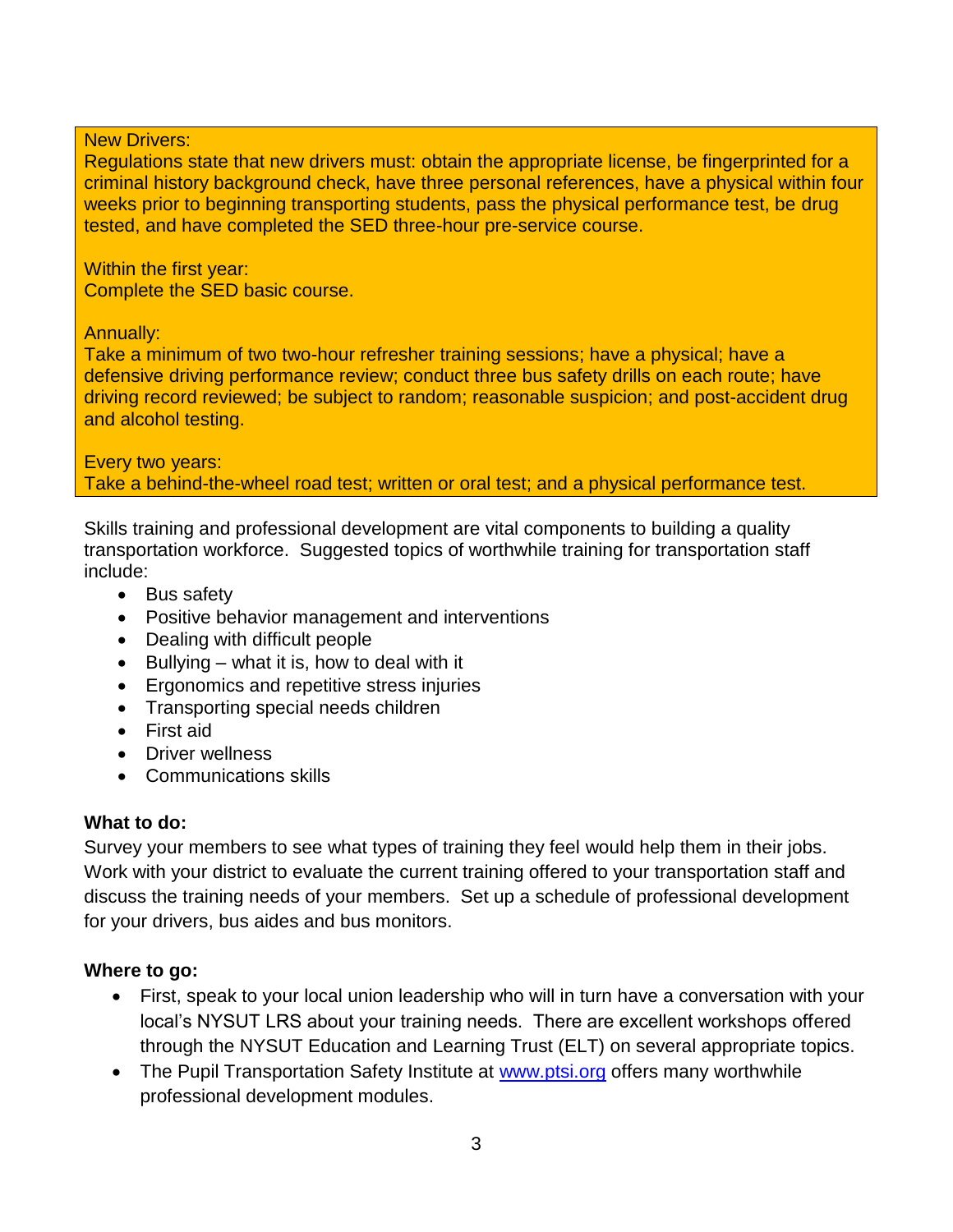- National Association for Pupil Transportation [www.napt.org](http://www.napt.org/) offers training modules.
- AFT [\(www.aft.org\)](http://www.aft.org/) and the NEA [\(www.nea.org\)](http://www.nea.org/) also offer booklets and information on driver safety and training.

# <span id="page-3-0"></span>**Health and Safety Concerns**

School bus drivers face several health and ergonomic issues by the very nature of their job. Air pollution, uncomfortable seats, extended sitting, leg and back problems, infectious diseases, stress, fatigue, long and split hours of work, limited restroom access, violence from students and parents, temperature extremes, and dangerous road conditions name but a few.

It is imperative that those in this profession take care to live a healthy lifestyle. Eating right and getting regular exercise to counter the long sitting periods and getting plenty of undisturbed sleep will help to keep alert during bus runs.

#### **Obstructive Sleep Apnea Regulations**

Some states and local school districts already require school bus drivers to undergo further medical review when they display certain risk factors associated with obstructive sleep apnea (OSA). At the federal level, the Federal Motor Carrier Safety Administration (FMCSA) has increased its consideration of whether the effects of OSA impair commercial motor vehicle drivers' ability to perform their jobs safely. Federal guidelines {49FRPart391.41(b)(5)} on lung health can apply to sleep apnea as well as emphysema or other diseases. "If the medical examiner detects a respiratory dysfunction that in any way is likely to interfere with the driver's ability to safely control and drive a commercial motor vehicle, the driver must be referred to a specialist for further evaluation and therapy."

At this juncture, New York state school bus drivers are exempt unless and until New York adopts laws governing this. Currently, the OSA regulations are only for long-haul drivers and private bus companies. President Obama recently signed H.R. 3095 (now Public Law 113-45) which requires the FMCSA to go through a formal notice and comment rulemaking proceeding when issuing guidance on the screening, testing and treatment of commercial drivers for OSA and other sleep disorders.

Because fatigue from lack of proper sleep can contribute to accidents, there is a lot of concern about OSA. OSA is not the only cause of sleep disturbance and fatigue, but it is one that can be under the driver's control. OSA is affected by weight, medications and alcohol use, and by health problems including reflux disorder and allergies. Since the safety of our students - as well as our drivers - is of utmost concern, the National School Transportation Administration (NSTA) and the National Association of State Directors of Pupil Transportation Services have been advocating for this legislation. NYSUT will monitor this matter and keep members informed.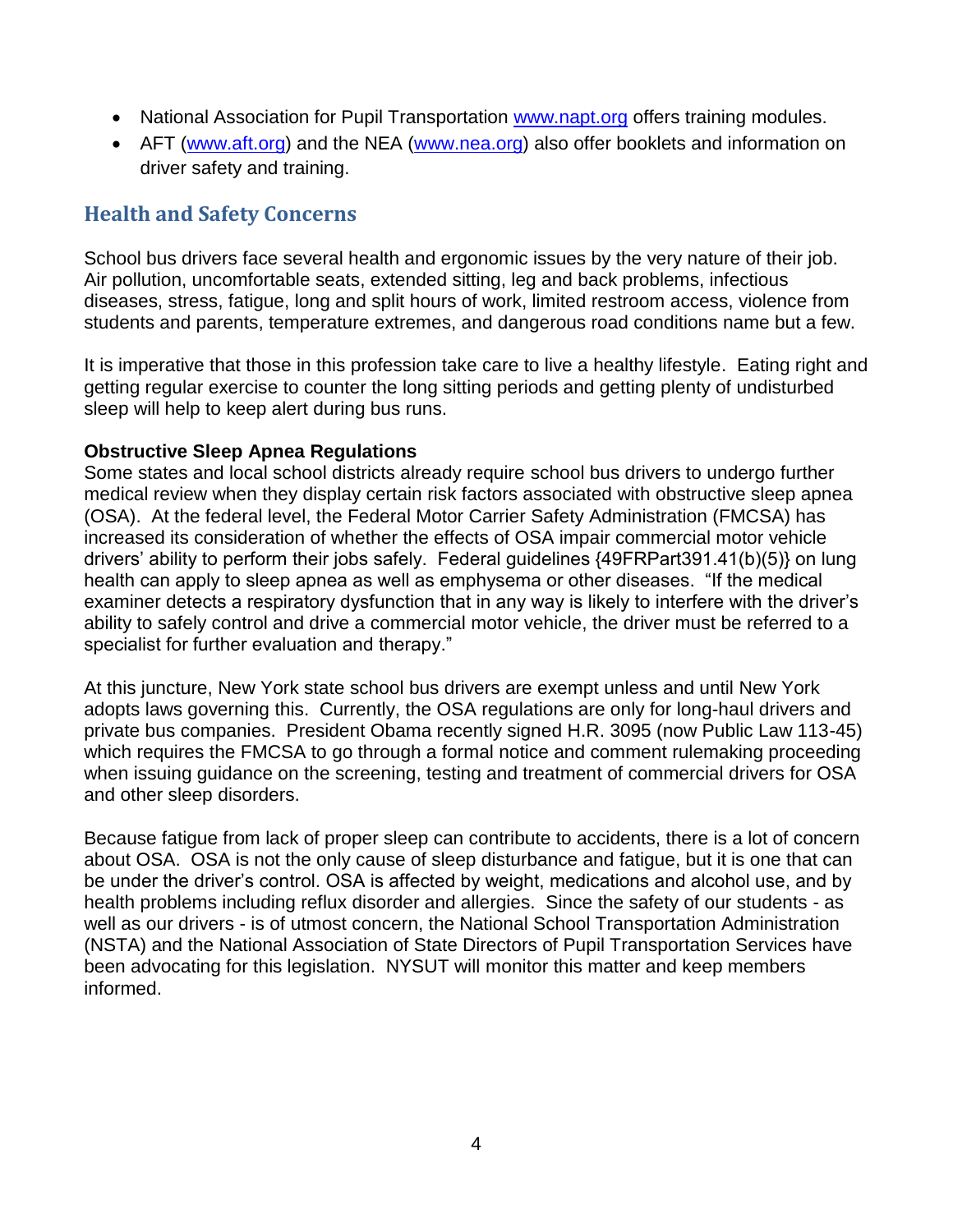#### **What to do:**

Work with your union and your LRS to help create working conditions that will reduce hazards and enhance health. What are your member's health concerns? What improvements can be made to be sure the bus is a safe, healthy, clean and comfortable place for everyone on board?

#### **Where to go:**

NYSUT's health & safety specialist, Wendy Hord, is available to help with issues. She can be reached through your LRS.

#### <span id="page-4-0"></span>**Student Behavior**

The school bus driver not only has to be a master driver and follow all the road rules, he/she must also have great student behavior management skills. This is not an easy job considering the driver's back is to the students most of the time. Some drivers are fortunate to have a bus aide or bus monitor to help out with student behavior. The key to successful behavior management is training for all bus personnel.

Setting the tone for your bus, much the same way a teacher sets the tone in their classroom, will help prevent problems. Be sure to greet every student every day. Get to know students' names and set an example of courtesy and friendliness.

It is important the driver establish and review clear rules and expectations right in the beginning. Rules establish expectations for acceptable behavior and safety. Rules should be simple, realistic and enforceable and posted where everyone can see them. Rules should be short and stated positively to promote good behavior. Enforcement should be consistent. Ideally, students should take a copy of the rules home to be reviewed with parents and signed and returned.

Overcrowded buses can contribute to or exacerbate student misbehavior and jeopardize safety if students are not fully within the confines of a seat. Currently, school bus capacity is not regulated by a federal entity. Three-to-a-seat fits differently for elementary students than high schoolers. As districts try to cut costs, bus runs are being combined leading to overcrowding on the bus and spillover in the aisle. Large school buses depend on compartmentalization to keep students safe while small buses require that all seating positions must be equipped with properly installed seat belts for students. Major safety issues arise when students are in the aisle while the bus is in motion. If the bus is involved in an accident or needs to make a quick stop the children are not protected by the seat in front of them.

Bullying on the bus is a serious issue that must be addressed. Due to the construction of buses, bullying can be easily hidden in the back of the bus and behind seats. Bus drivers need to be diligent and listen to what is going on behind him/her and respond quickly to all reports of bullying. Everyone is affected by bullying. It is reported that 50 percent of students are bullied at some point in their school career. School personnel cannot afford to be silent bystanders; they must act to make the school and bus a safe place for all students. As of July 1, 2012, the New York State Dignity for all Students Act mandates schools and school personnel to act on and to report incidents of bullying. Know your district's bullying policies